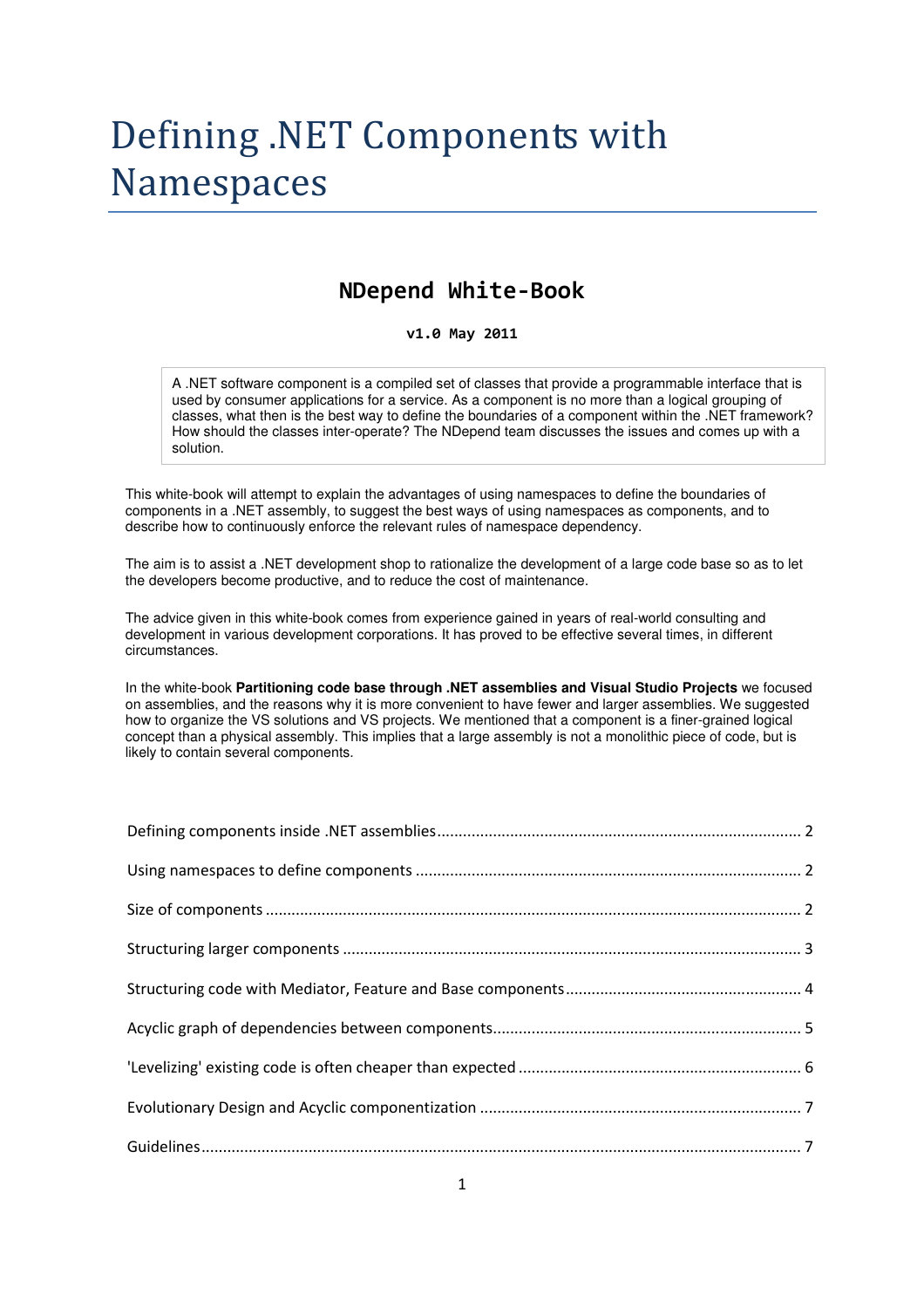### Defining components inside .NET assemblies

The .NET platform has no intrinsic means of defining a component inside an assembly. So what is a component? There are whole books that are dedicated to explaining what a component is but, to keep things simple and practical, we'll list some definitions. A component can be:

- **An aggregate of classes and associated types:** A class is mostly too lightweight to define a component. Therefore a component will almost always include several classes or interfaces and their associated types (enumerations, structures, exceptions, attributes, delegates…). All these types are grouped by a common well-understood semantic concept that gives its name to the component.
- **A unit of development and test:** The notion of a component is well-suited to the way that code is developed. When adding a new feature to the product, a developer generally dedicates time to develop a new set of cohesive classes and their associated tests. This represents a component, or more likely a group of related components. Because of this, the organization of components often mirrors the set of features; but a component can also host some infrastructure classes, such as domain classes or helpers and utility classes.
- **A unit of learning for developers:** It is a daunting task to have to reverse-engineer a large code base. It helps to use components to partition the code into reasonably-sized chunks that can be learned more easily than if they were entangled within a monolithic style code base.
- **A unit of architecture:** One of the most challenging tasks for any real-world code-base development is to master the entropy that necessarily arises in such a complex system. We can do this by imposing an architecture on a code base through a well-defined set of components. This is an adaptation of the 'Divide and Conquer' principle introduced in 1628 in the Discourse of Method of René Descartes, inventor of modern science. Relying on well-defined units to *divide and conquer* represents the way that scientists and engineers have worked over the ages to elucidate complex systems.
- **A unit of layering:** In order to rationalize a complex system, It is not enough just to have well-defined components: They must be properly layered. In other words, the graph of dependencies between components must be a Direct Acyclic Graph (DAG). If the graph of dependencies between components contains a cycle, components involved in the cycle cannot be developed and tested independently. Because of this, the cycle of components represents a super-component, with higher entropy than the sum of the entropies of its contained components.

For this article, we'll use the concept of a component as being a well-defined aggregate of types, with a reasonable size, and with an acyclic graph of dependencies between components.

### Using namespaces to define components

A component is well-defined if its boundaries are explicit. Only two .NET language constructs can be used to explicitly define component boundaries and contain a set of children types: Parent class and namespace.

The advantage of a parent class over a namespace is that nested classes can be declared with a visibility level. This makes it possible to have class encapsulation in the component. On the other hand, the advantage of namespace over parent class is that the namespace is a language artifact and not a CLR artifact. Namespaces are absent from assembly metadata. The namespace name is just a prefix added to contained classes. This means that a namespace is more lightweight than a parent class. Also, when using a parent class, there is a risk of confusion between a parent class and an application class. On the other hand there is no risk of confusing a namespace with a class.

We therefore prefer to use namespaces to define explicit component boundaries. Namespaces are also often used to organize public API presentation. This usage of namespace fits nicely with the concept of components as we've shown: Component organization often mirrors the set of features, but a component can also host some infrastructure classes.

# Size of components

We measure the size of a component by counting the lines of code. A **logical Line of Code (Loc)** represents a Sequence Point. A sequence point is the code excerpt highlighted in dark red in the VS code editor window,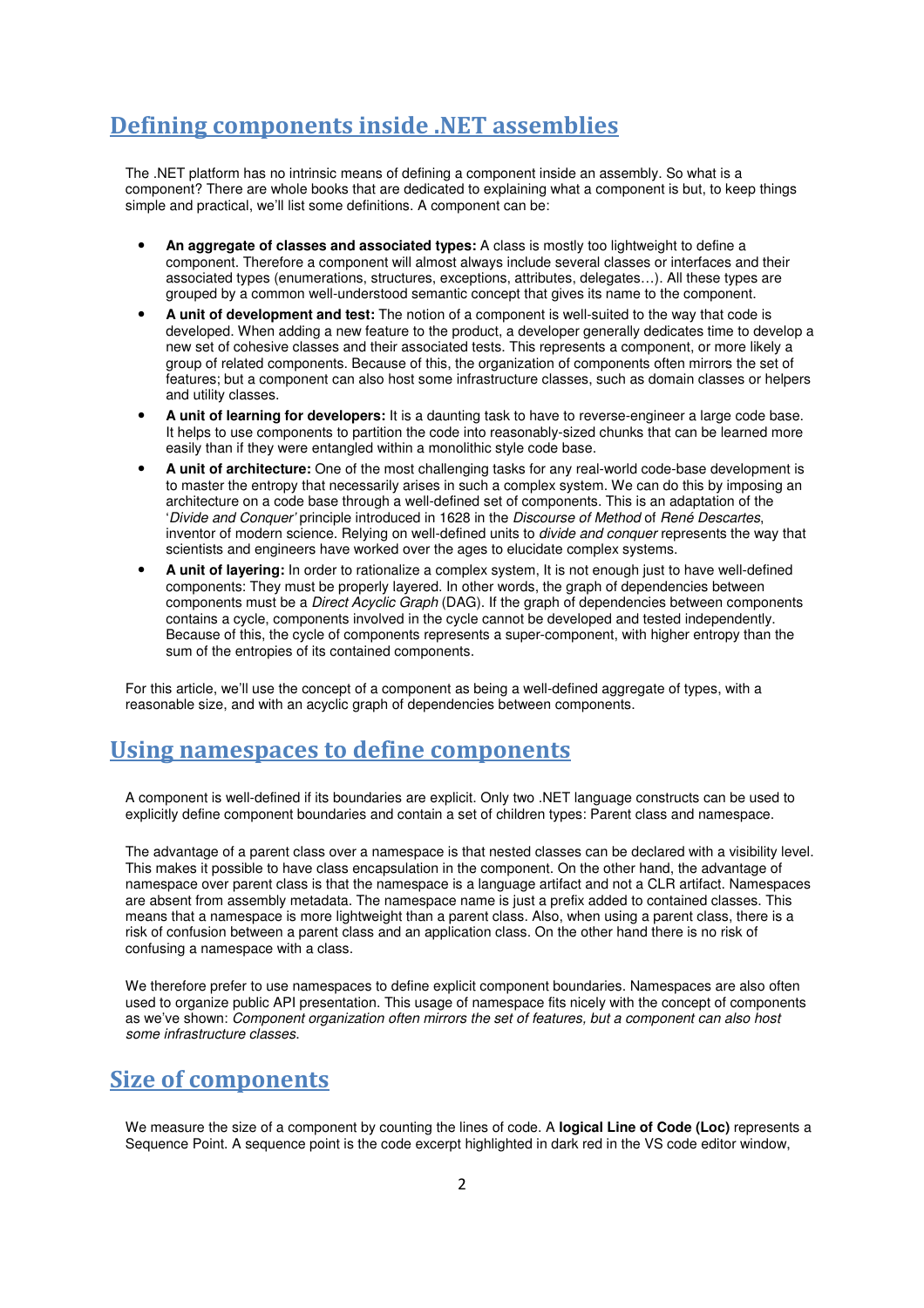when creating a breakpoint. Most of .NET tools for developers, including VS and NDepend, measure Lines of Code through sequence points.

The size of a component must be reasonable, between 500 and 2000 LoC. Indeed, we suggested already that a component is a unit of learning and a unit of architecture. A component must never be too large to be reviewed and understood. An architecture that is made of such components becomes coarse, and leads to a monolithic code style and uncontrolled entropy.

The size of 500 to 2.000 LoC is just inferred guideline based on real-world observations. 500 to 2.000 LoC usually represents from one to two dozen classes. In the case of an abstract component, made of interfaces and enumerations, the number of LoC can be zero. You'll agree that LoC is not the appropriate metric for abstract component size.

### **Structuring larger components**

If a larger component is required, then the component classes should be divided within sub-namespaces. Because namespaces can be represented through a hierarchy, we can use this as a convenient way to partition super-components into smaller components.

For example, the Dependency Structure Matrix (DSM) of NDepend is a complex feature that weighs around 5.000 LoC: Because of this, the DSM implementation resides in a namespace that contains seven subnamespaces. The sub-namespaces correspond to sub-features of the DSM such as Header handling and Cells Computation. The screenshot below shows this organization through the DSM itself and through a graph of dependencies:



We can see that the graph is acyclic and that the parent namespace is using all child namespaces. This illustrates a recurring pattern where:

- The parent component plays the role of a mediator. Most of the sub-namespaces don't know about other sub-namespaces. This is done to reduce any chance of coupling. The mediator is responsible for making sub-components communicate.
- There is a base sub-component (the *Base* namespace) that is used by child sub-components and by the parent component. The base component mostly defines shared interfaces, enumerations and data classes that model the component domain. In our case it defines concepts such as matrix cell, matrix' row/column header, dependency and dependency cycle in matrix or matrix display settings.
- It is not shown here, but the rest of the program only knows about the parent component. Hence using the namespace hierarchy is also a way to encapsulate some component implementation details. Here the parent namespace has two responsibilities: it defines the public surface visible from the rest of the program and it implements the role of a mediator between sub-components. It could have been even cleaner to separate these two responsibilities in:
	- o the parent namespace, that would define the component public surface.
	- $\circ$  a single sub-namespace named *Impl*, that contains the mediator code and that contains other sub-namespaces.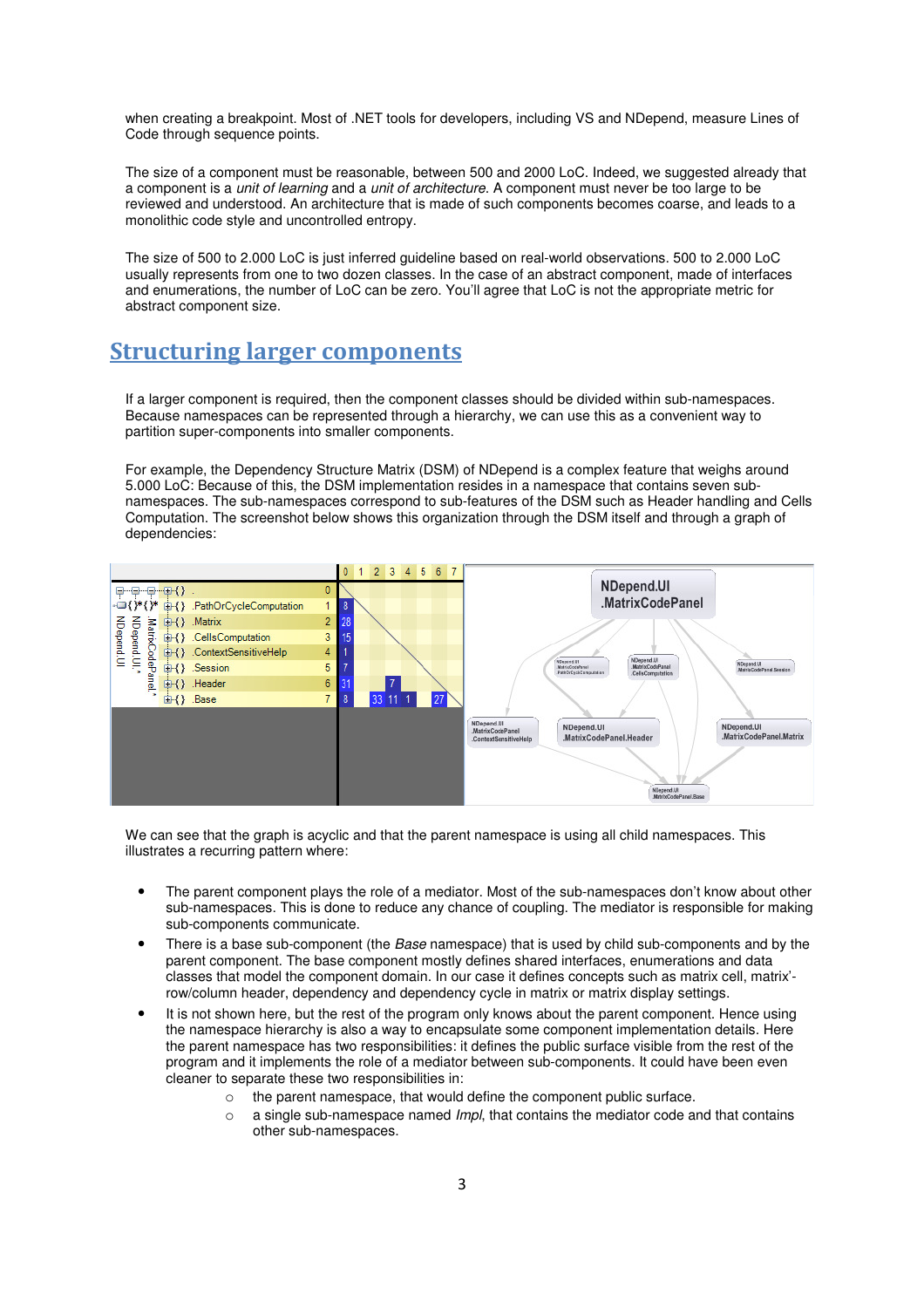# Structuring code with Mediator, Feature and Base

### components

A program code base is likely to be composed of large components, each one of which will probably contain sub-components that are only needed for their own private implementations. This idea is illustrated by the DSM below that shows the architecture of the NDepend UI code (> 50K LoC). There are many large components in the list those who namespace name ends up with .\* to signify that they contains sub-components.



The two vertical lines on KernelImpl.\*and MainPanel.\* namespaces (columns 1 and 3) indicate that these two components act as mediators between lower level components. Hence the other columns are pretty empty, meaning that components that represent features (Matrix, Graph, CQL …) are independent from each other.

The three rows 22, 23 and 24, are almost full. They represent base components that support all higher level components. Obviously this high-level architecture and the finer-grained architecture of the Matrix components are pretty similar. The same pattern is applied at two different scales. In both cases there are:

- **Feature Components**: Independent components that contain features implementation.
- **Mediator Components**: A few high-level components that act as mediator between feature components. The mediator contains the plumbing needed to make features communicate between each others.
- **Base Components**: A few low-level components that implement the domain of the application. Base components classes are shared amongst feature components.

Main benefits of classifying components between feature, mediator and base are that:

- The clarity of the overall architecture is not blurred by the implementation details.
- The developer can zoom in on the program structure to understand it.
- The structure favors a low incidence of coupling between implementations details. (this is the Low-Coupling)
- The implementation of a particular feature is thoroughly nested in a well-identified root namespace (the is the High-Cohesion Pattern)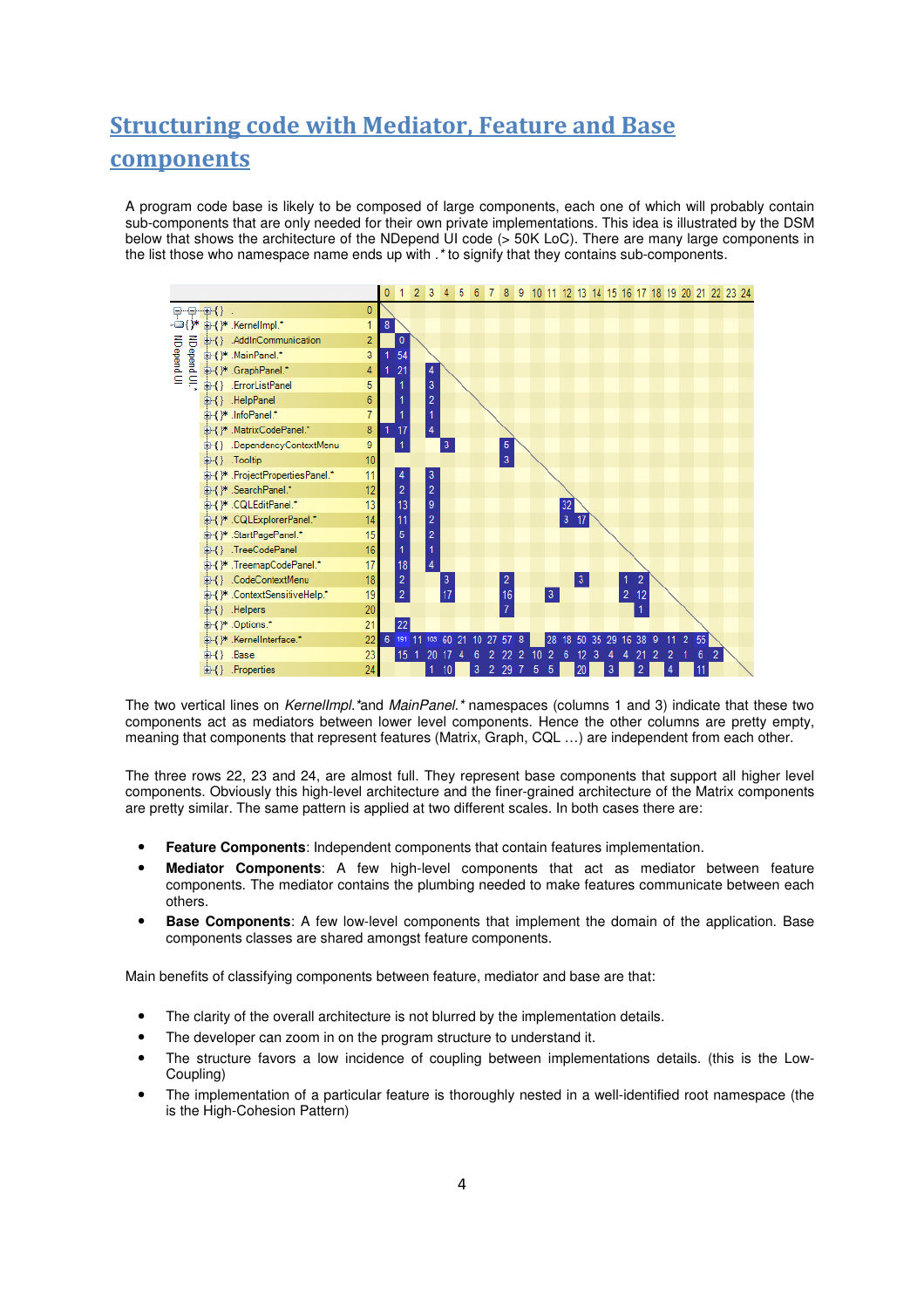# Acyclic graph of dependencies between components

By looking back to the DSM representing the NDepend.UI structure, we can see that the upper triangle above the matrix's diagonal is empty. Each component can be used by components above it, and can use components below it. Hence the structure is perfectly layered. It is important to remember that:

#### **The graph of dependencies between components is acyclic if, and only if, its DSM representation has its upper triangle empty.**

Since components are layered, each component can have a level index. Hence, we say that when an architecture has no dependency cycles, it is **levelized**. We have already tried to explain that a levelized architecture is essential because:

'If the graph of dependencies between components contains a cycle, components involved in the cycle cannot be developed and tested independently. Because of this, the cycle of components represents a super-component, with higher entropy than the sum of the entropies of its contained components.'

Every developer has the instinct to lean toward an acyclic structure. This natural tendency explains the popularity of Visual Studio (VS) solutions with dozens of small VS projects. VS detects, and prevents, dependency cycles between VS projects; therefore developers see in the VS project the ideal device with which to implement the idea of levelized component. Unfortunately, doing so is far from ideal and we explain in the article **Partitioning code base through .NET assemblies and Visual Studio Projects** all the real-world problems of this approach.

The tool NDepend offers a simple way of checking for dependency cycles between namespaces of an assembly. The following rule, written with Code Query Language (CQL), is all what one needs to be advised of a broken architecture.

WARN IF Count  $> 0$  IN SELECT ASSEMBLIES WHERE ContainsNamespaceDependencyCycle

If an assembly is matched, just right-click the assembly in the list of match and click : View internal dependency cycles on matrix :

| WARN IF Count $> 0$ IN SELE $*$                                          | 45                                                                                 |                               |  |
|--------------------------------------------------------------------------|------------------------------------------------------------------------------------|-------------------------------|--|
| $\blacktriangleright$ Save $\times$ Cancel $\blacktriangleright$ $\odot$ |                                                                                    | Report: 国民日Q                  |  |
| The query is not persisted!                                              |                                                                                    |                               |  |
|                                                                          | WARN IF Count $> 0$ IN SELECT ASSEMBLIES<br>WHERE ContainsNamespaceDependencyCycle |                               |  |
|                                                                          | Query compilation succeeded but warning condition fulfilled                        |                               |  |
| [≩]<br>亭                                                                 | Group by: $\Box$ $\mathbb{E}$ $\mathbb{E}$                                         | Export to HTML +              |  |
| assembly                                                                 |                                                                                    | $#$ lines of<br>code<br>(LOC) |  |
| 1 assembly matched                                                       |                                                                                    |                               |  |
| MDepend.UI                                                               |                                                                                    | 48 379                        |  |
| e)                                                                       | Copy name to clipboard                                                             |                               |  |
|                                                                          | 4<br>Pin description in Info View                                                  |                               |  |
| 鴲<br>View internal dependency cycles on graph                            |                                                                                    |                               |  |
| H<br>View internal dependency cycles on matrix                           |                                                                                    |                               |  |
|                                                                          | ́∩≒<br>Convito Horizontal header of matrix                                         |                               |  |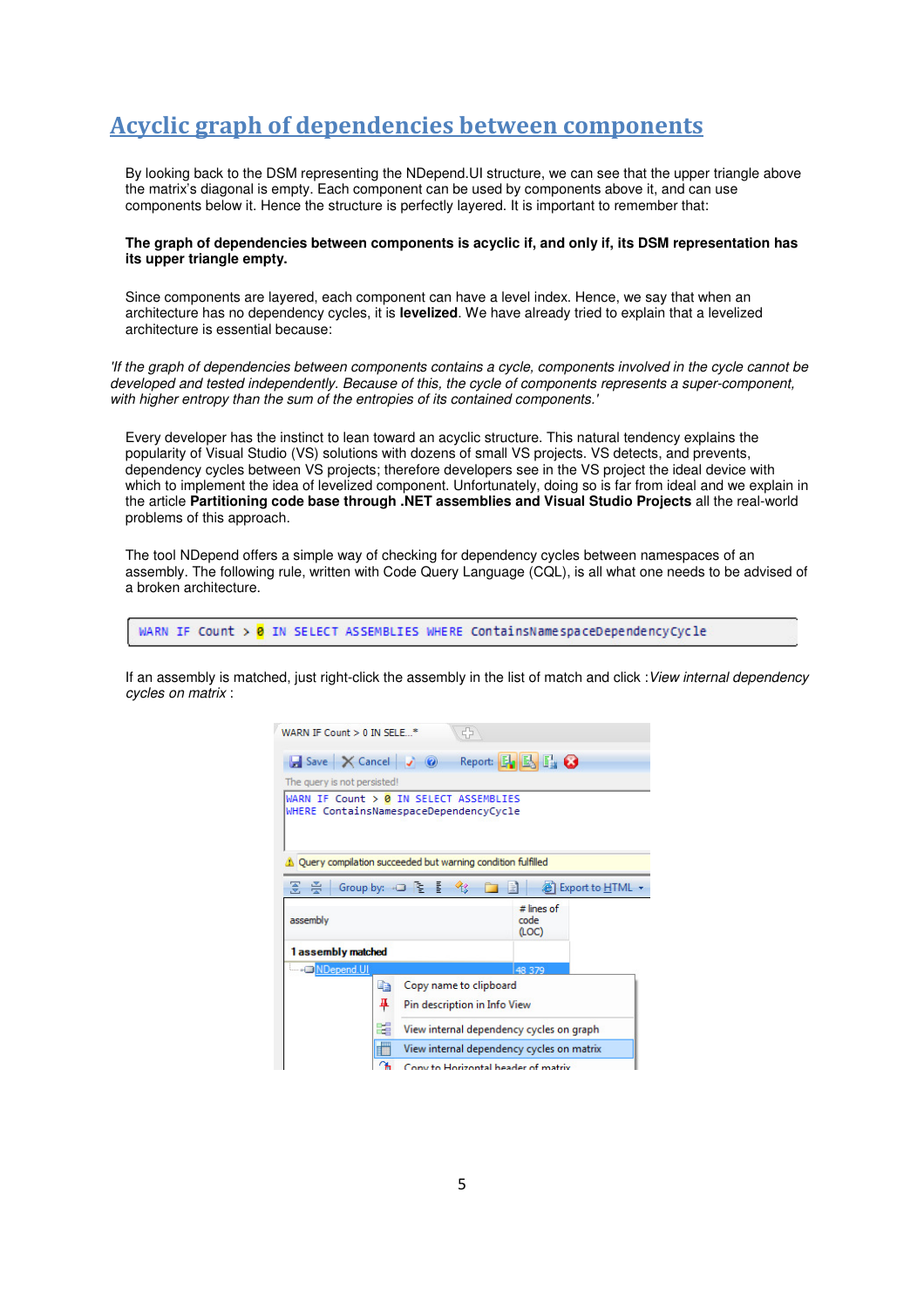The matrix will make the dependency cycle obvious with a red-square. Here, for the requirements of this article, we contrived it so that the two namepaces GraphPanel and KernelInterface are mutually dependent. This provokes five components to be entangled in a dependency cycle, hence the red square on the DSM that encompasses these five namespaces:



### 'Levelizing' existing code is often cheaper than expected

Having a levelized structure between namespaces is enough to keep the architecture clean and maintainable. We've often noticed in code that the code structure naturally tends towards being levelized. This is because of the developers instinct for the notion of layers, that we already mentioned.

In the DSM above, we see the namespace Base at the lower level in the architecture. For most developer, it would seem unnatural and awkward to create a dependency from *Base* to any other component. Base's concepts are not supposed to use anything, they are here to be used from other components.

Often, the code structure is naturally close to levelized but not thoroughly levelized. Tooling is needed to prevent these few wrong dependencies (like from Base to something else) that appears with time. Usually there are not so many of these dependencies to fix. Because of this, the rule more than the exception is that **often 'Levelizing' an existing code base is a cheap process that can be achieved in a few days of work**.